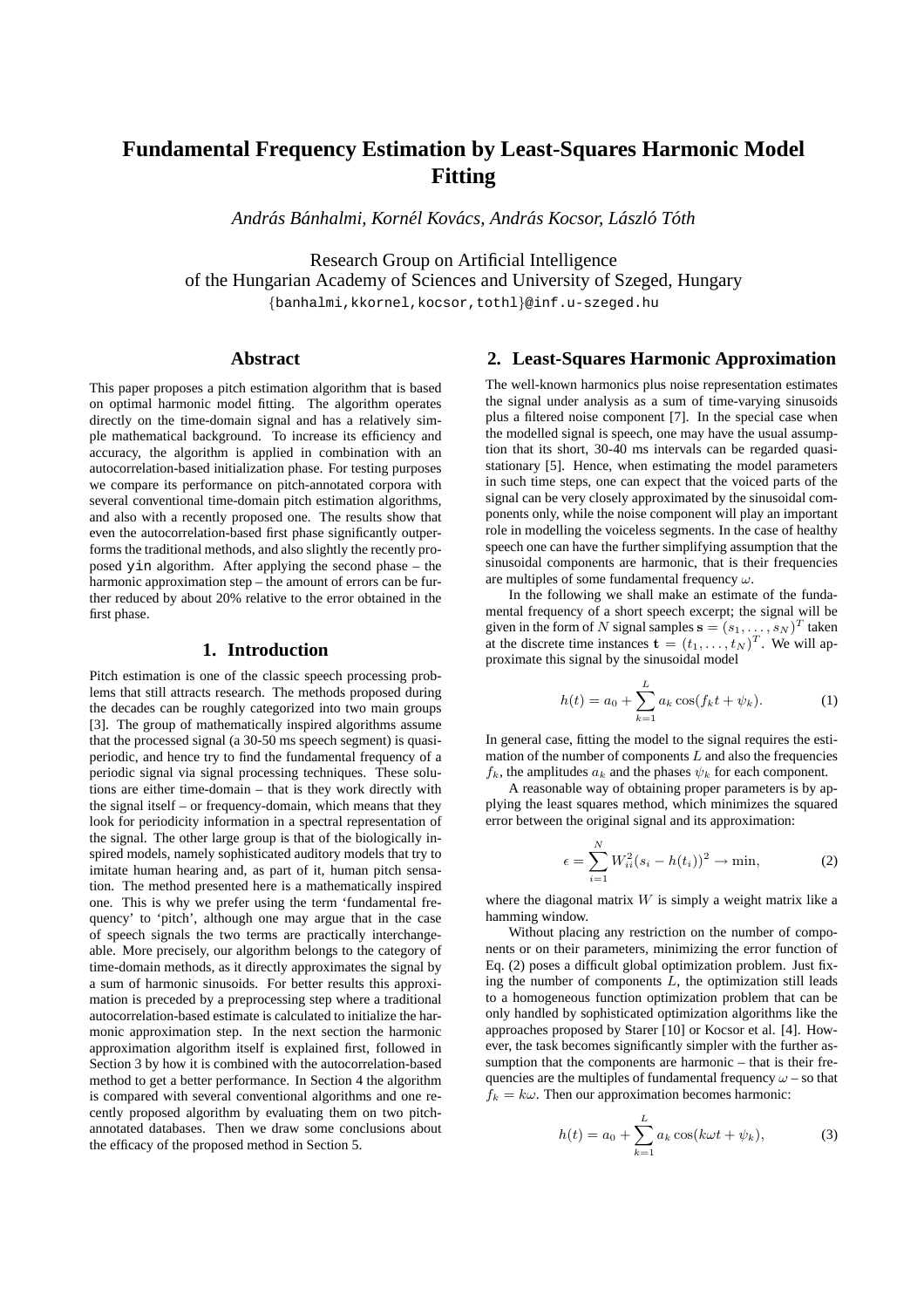so there is only one frequency parameter  $(\omega)$  to be estimated. Moreover, for a given  $\omega$  the number of harmonics L is also given, as it can be simply calculated from  $\omega$  and the sampling frequency of the signal. Most importantly, for a given  $\omega$  the remaining two type of parameters, the amplitude and phase values can be determined by solving a simple linear equation system. The calculation of these parameters at a given  $\omega$  value is as follows.

Making use of the trigonometric identity  $cos(\alpha + \beta)$  =  $\cos \alpha \cos \beta - \sin \alpha \sin \beta$ , it can be shown that Eq. (3) may be expressed in vector form. That is,  $h(t)$  may be rewritten as

$$
h(t) = \mathbf{b}_1^T(t)\mathbf{u} - \mathbf{b}_2^T(t)\mathbf{v},
$$

where

$$
\mathbf{b}_1^T(t) = (1, \cos(1\omega t), \dots, \cos(L\omega t))
$$

$$
\mathbf{u}^T = (a_0, a_1 \cos \psi_1, \dots, a_L \cos \psi_L)
$$

$$
\mathbf{b}_2^T(t) = (\sin(1\omega t), \dots, \sin(L\omega t))
$$

$$
\mathbf{v}^T = (a_1 \sin \psi_1, \dots, a_L \sin \psi_L)
$$

With this notation the error function of Eq. (2) takes the form

$$
\epsilon = \|W(\mathbf{s} - B\mathbf{f})\|_2^2,\tag{4}
$$

.

where  $f^T = (\mathbf{u}^T \mathbf{v}^T)$  and  $B = (B_1 B_2)$ , its components being:

$$
B_i^T = (\mathbf{b}_i(t_1), \dots, \mathbf{b}_i(t_N)) \qquad i = 1, 2.
$$

According to Eq. (4), when the fundamental frequency  $\omega$  is fixed, then the error function takes a quadratic form, and its global optimum can be found by solving the linear equation system defined by the normal equation:

$$
(B^T W^T W B) \mathbf{f} = B^T W^T W \mathbf{s},
$$

or, equivalently, by calculating  $f = (WB)^+Ws$ , where  $()^+$ denotes the Moore & Penrose pseudo inverse.

Having obtained f, the amplitude and phase parameters of each harmonic component can be calculated via the formulas

$$
\psi_k = \arctan \frac{u_{k+1}}{v_k}, \qquad a_k = \frac{v_k}{\sin \psi_k}
$$

# **3. Harmonic Approximation for Pitch Estimation**

As was shown in the previous section, for a given fundamental frequency  $\omega$  the rest of the parameters can be easily calculated. The optimal approximation for  $\omega$  itself can be found by a search, that is by evaluating the error function at several different  $\omega$  values. This does not restrict the practical applicability of the method, as in practice we can limit the possible value of the fundamental frequency to a reasonably small interval, and we usually need it only to within a certain resolution. The simplest solution is to partition the frequency interval assumed to contain the pitch into tiny intervals depending on the required resolution, and evaluate the error function at each of these. An evaluation of the error at one  $\omega$  value is reasonably fast, hence this process will not cause an unmanageable computational burden. Still, there are a couple of useful observations that can be exploited to speed up the computation. For this we should rearrange the formula for the error function like so

$$
\epsilon = ||W(\mathbf{s} - B\mathbf{f})||_2^2 = ||(W - (WB)(WB)^+W)\mathbf{s}||_2^2,
$$



Figure 1: *Upper: a voiced speech excerpt from a male voice sampled at 22050Hz. Lower: the approximation error as a function of the assumed fundamental frequency.*

where we exploited the fact that  $f = (WB)^+Ws$ . As one can see, the error at a given frequency can be calculated as a product of the signal vector  $s$  and the matrix  $Z =$  $(W - (WB)(WB)^+W)$ . The first consequence of this is that, during the search for the optimal fundamental frequency estimate, the amplitude and phase parameters of the components do not have to be computed directly. The second is that when we have to compute the estimate for many speech frames, the Z matrix can be pre-computed and stored, thus speeding up the processing of the signal.

Having calculated the error at various  $\omega$  values to a certain resolution, we obtain a curve like that shown on the lower part of Fig. 1. Theoretically, the point where this curve takes its minimum can be returned as our fundamental frequency estimate. However, in practice we observe that at low enough frequencies – that is below 50-60 Hz – the error goes down to practically zero, thus fooling a process that would simply pick the minimum value. This shows that the least-squares error minimization procedure has to be extended by properly chosen preand/or post-processing steps. Many possible methods could be proposed for this, and we chose the following simple solution: we took the output of a fast and simple pitch estimation algorithm as a first estimate, and evaluated our least squares algorithm only in a given small interval around this estimate. Besides speed improvements, this resulted in a refined, more pre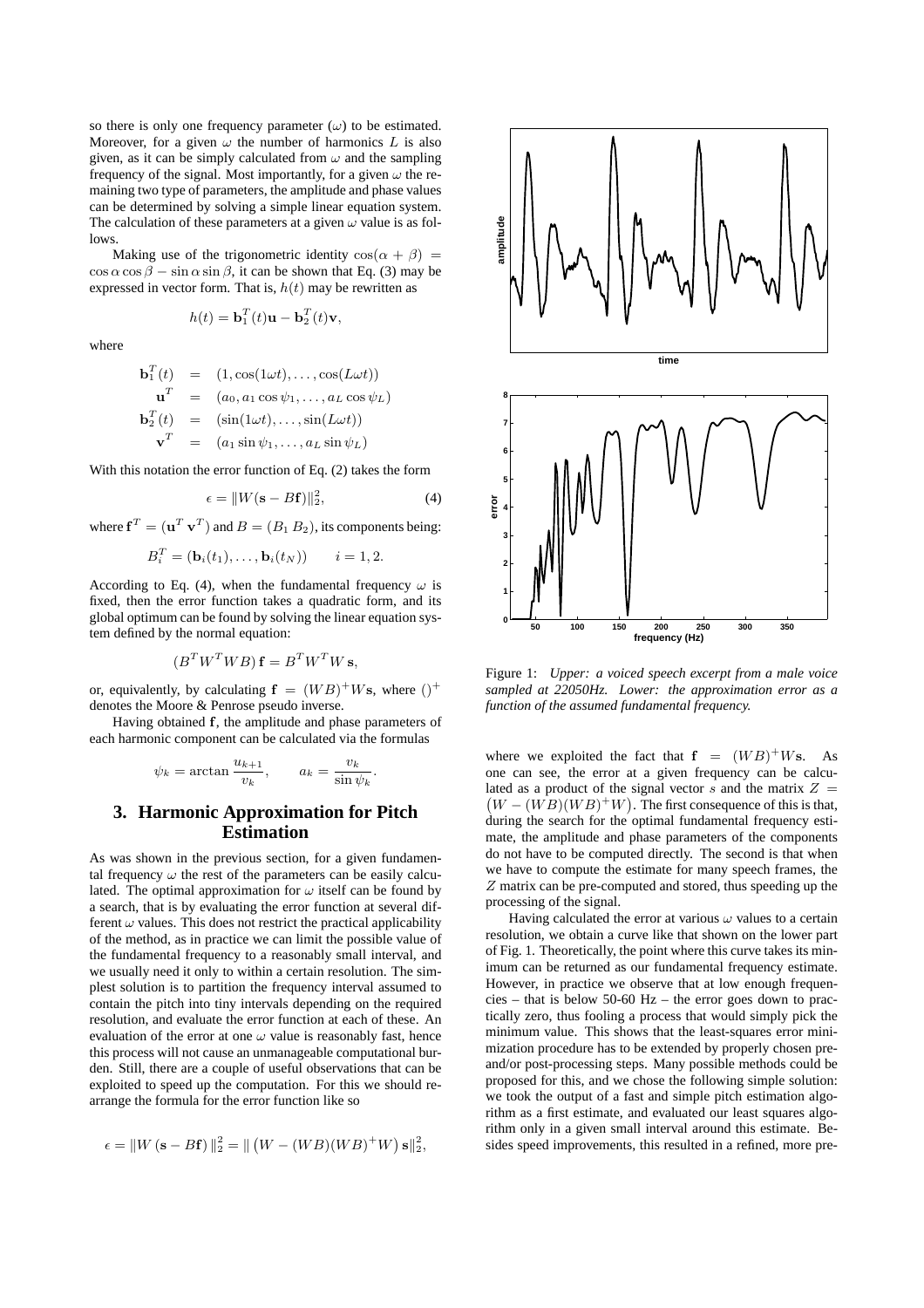cise value compared to the original one.

According to this, the method we developed consists of two phases. The estimator of the first phase must be fast enough and should commit octave errors relatively rarely. With this in mind, we applied a modified version of the well-known autocorrelation function (acf) method [9]. As the first step, we calculate the normalized autocorrelation coefficients of signal  $x$  at time  $t$ , the size of the time window being  $w$ :

$$
r_t^{norm}(\tau) = \frac{\sum_{j=t}^{t+w-1} x_j x_{j+\tau}}{\left(\sum_{j=t}^{t+w-1} x_j x_j\right) \left(\sum_{j=t}^{t+w-1} x_{j+\tau} x_{j+\tau}\right)}.
$$
 (5)

Then we find that local minimum of the correlation function where the corresponding  $\tau$  is minimal and also the corresponding correlation coefficient value is above some predefined constant. If the function has no such point, then we use the estimate of the previous frame as the local estimate. In the following this relatively fast and simple method for fundamental frequency estimation will be referred to as cwt (correlation with threshold).

In the second phase of processing, we refine the estimates of the cwt algorithm by running the least-squares harmonic approximation algorithm, evaluating it only in a certain interval and resolution around the estimate obtained from the cwt step. The algorithm that includes both the cwt and the subsequent harmonic approximation step will be referred to as  $\text{cut-hap}$ later on. The cwt and cwt-hap algorithms were applied with the following parameters during the tests:

- **cwt:** The threshold on the correlation strength was set to 0.63 and the window size was 512 samples. The resulting estimates were median-smoothed with their left and right neighbor.
- **cwt-hap:** The correlation threshold was set to 0.63 and the windows size was set to 512. As for the parameters of the harmonic approximation step, the weighting window was a rectangular one. The frequency resolution was 2 Hertz, and the neighborhood in which we searched for a refinement over the cwt estimate was [-20Hz; 20Hz]. The resulting estimates were again median-smoothed with their left and right neighbor. Furthermore, to reduce the run time, the number of sinusoidal components were not calculated from the sampling rate and the fundamental frequency  $\omega$ , as suggested earlier, but we limited the highest possible frequency to 5000 Hz (instead of half the sampling rate).

### **4. Experiments and Results**

#### **4.1. Details of Evaluation**

The best way to compare pitch estimation algorithms is to evaluate them over a dedicated database that contains precise and verified pitch estimates. Fortunately, there are such databases available. The usual way to create reliable reference pitch estimates for them is to record a laryngograph signal in parallel with the speech signal, because pitch estimation is much easier than that for the former. In the databases we used, these estimates were further corrected manually, and so-called 'mask' data was also given, specifying where the signal is voiced – the pitch estimators were only tested on these signal segments.

The evaluation itself was as follows. When evaluating the methods, values that differed by more than 20% from laryngograph-derived estimates were counted as 'gross errors'. This criterion is used in many studies, and an error of this magnitude can be expected to be significantly reduced by a refinement algorithm such as our harmonic approximation method. Naturally, we took care to run all the algorithms under similar conditions: for example, the search interval for the fundamental frequency was always the same. The exact parameters for each algorithm will be specified later on.

#### **4.2. Databases Used**

For testing we applied the following, freely accessible pitch databases:

**The Keele Pitch Database.** It contains the recordings of 10 speakers, five male and five female, reading a phonetically balanced text, the 'North Wind story' for a total of 0.15 hours of speech [6]. For further details see the URL "http://www.liv.ac.uk/Psychology/HMP/projects/pitch.html".

**The Edinburgh fda Evaluation Database.** It contains the recordings of one male and one female speaker, each speaking 50 English sentences for a total of 0.12 hours of speech, for the purpose of evaluating  $F_0$ -estimation algorithms [1]. The database can be downloaded from the URL "http://www.cstr.ed.ac.uk/ pcb/fda eval.tar.gz".

#### **4.3. Reference Methods**

During the tests we compared our method with the following algorithms, which are mostly traditional and well-known. For each algorithm we will give a brief description and the parameter settings that were used. In each case the window size was 512 samples, the windows shift was 100 samples, and the interval in which we searched for the fundamental frequency estimate was [60; 400] Hz (corresponding to a  $[\tau_{min}; \tau_{max}]$  limit on the period, depending on the sampling rate). All the codes applied were our own implementation, apart from the yin algorithm that was downloaded from the web.

• **acf(1):** It will denote the standard autocorrelation coefficient based method that computes the coefficients

$$
r_t(\tau) = \sum_{j=t}^{t+w-1} x_j x_{j+\tau} \tag{6}
$$

for a given signal  $x$  and time index  $t$ , then converts these values to the weighted coefficients [9]

$$
r'_t(\tau) = \begin{cases} r_t(\tau)(1 - \tau/\tau_{\text{max}}), \text{if } \tau \le \tau_{\text{max}} \\ 0, \text{otherwise} \end{cases}, (7)
$$

the size of the time window being  $w$ . The resulting pitch estimate is the frequency value corresponding to that  $\tau$ value where the function  $r'_t(\tau)$  takes its global maximum.

• **acf(2):** This denotes a modified version of the previous method that calculates the following coefficients [9]:

$$
r''_t(\tau) = \sum_{j=t}^{t+w-\tau-1} x_j x_{j+\tau}.
$$
 (8)

• **amdf:** The amdf estimator evaluates the following function for each possible  $\tau$ :

$$
d_t(\tau) = \sum_{j=t}^{t+w-1} |x_j - x_{j+\tau}|,
$$
 (9)